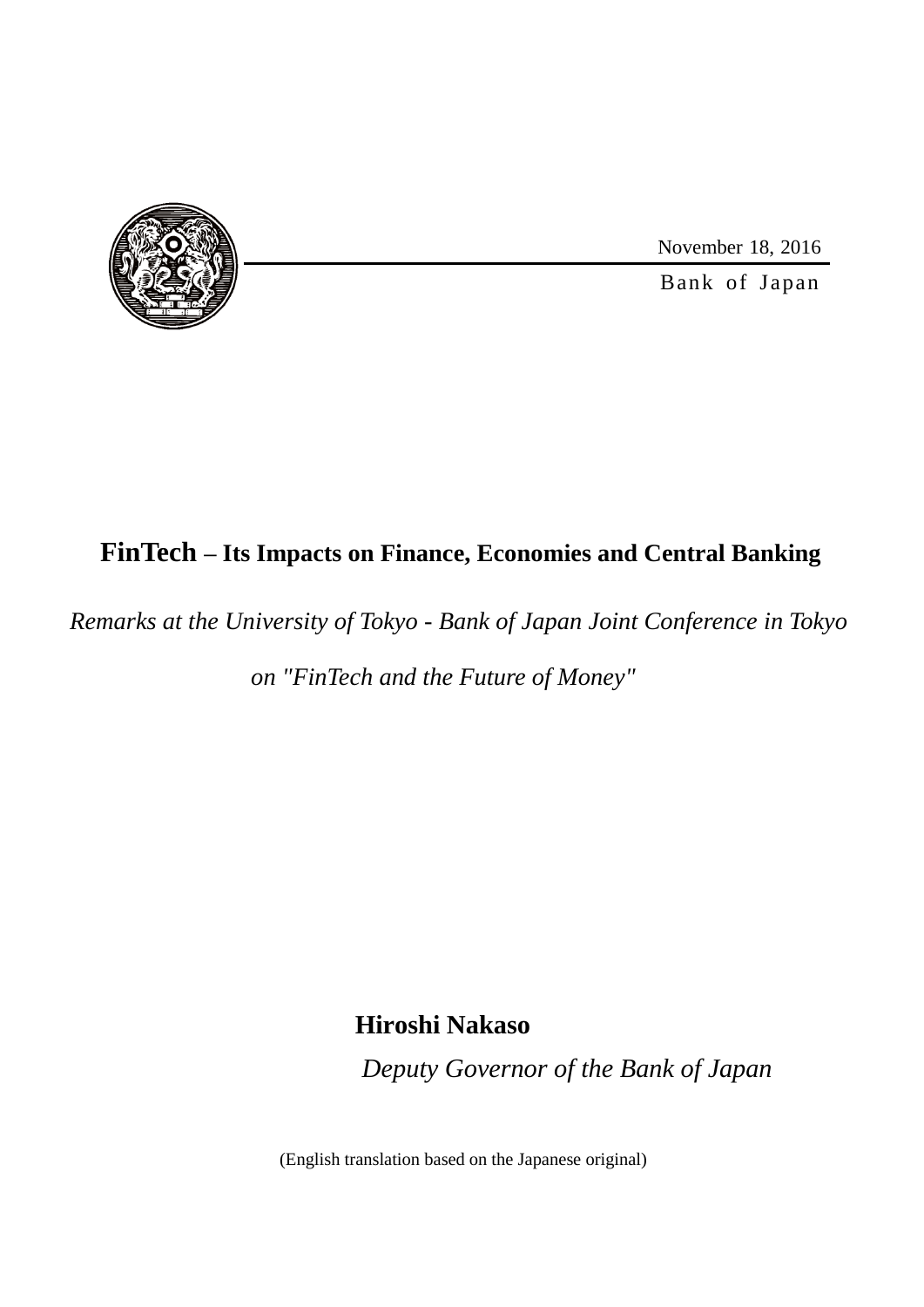#### **Introduction**

Undoubtedly, we are living in the age of remarkable innovation in information technology. It is fascinating to consider how it might change the future of finance and economies. In order to address these unprecedented and intellectually-challenging issues, close communication between academics and practitioners is essential. Accordingly, today's conference focusing on the future of money, jointly held by the University of Tokyo and the Bank of Japan, is of great significance.

Today's conference has been made possible due to the close relationship of trust between the Center for Advanced Research in Finance (CARF) of the University of Tokyo and the Bank. I would like to take this opportunity to express our deepest appreciation to Professor Ueda, Director of CARF, Professor Yanagawa and the staff of the CARF for their support in holding this conference. My speech today will focus on this key word of "trust".

### **I. Innovation in Information Technology and FinTech**

### *Information Technology and Financial Service*

After the rapid economic expansion in the second half of the 20th century, developed countries all over the world are now facing the common challenge of how to raise their growth potential. Looking back at history, many major companies that supported the economic growth of the 20th century, such as those in the iron and steel, automobile and petrochemical industries, were established after 1900. For example, U. S. Steel was established in 1901, Ford in 1903, Royal Dutch Shell in 1907, and GM in 1908, and they quickly grew to lead the economy. This suggests that, when new technologies reach a take-off stage at which they can be used for business, they have the potential to completely and rapidly change the economic landscape far beyond what could have been expected at the infancy stage of innovation.

Compared to those manufacturing industries, financial industry has a relatively old history: some banks' history can trace their history back to the Renaissance period. This is because, infrastructures such as "money" and "ledgers," which constitute the basis for financial services, have been around far longer than the basic technologies of the recent manufacturing industries such as automobiles.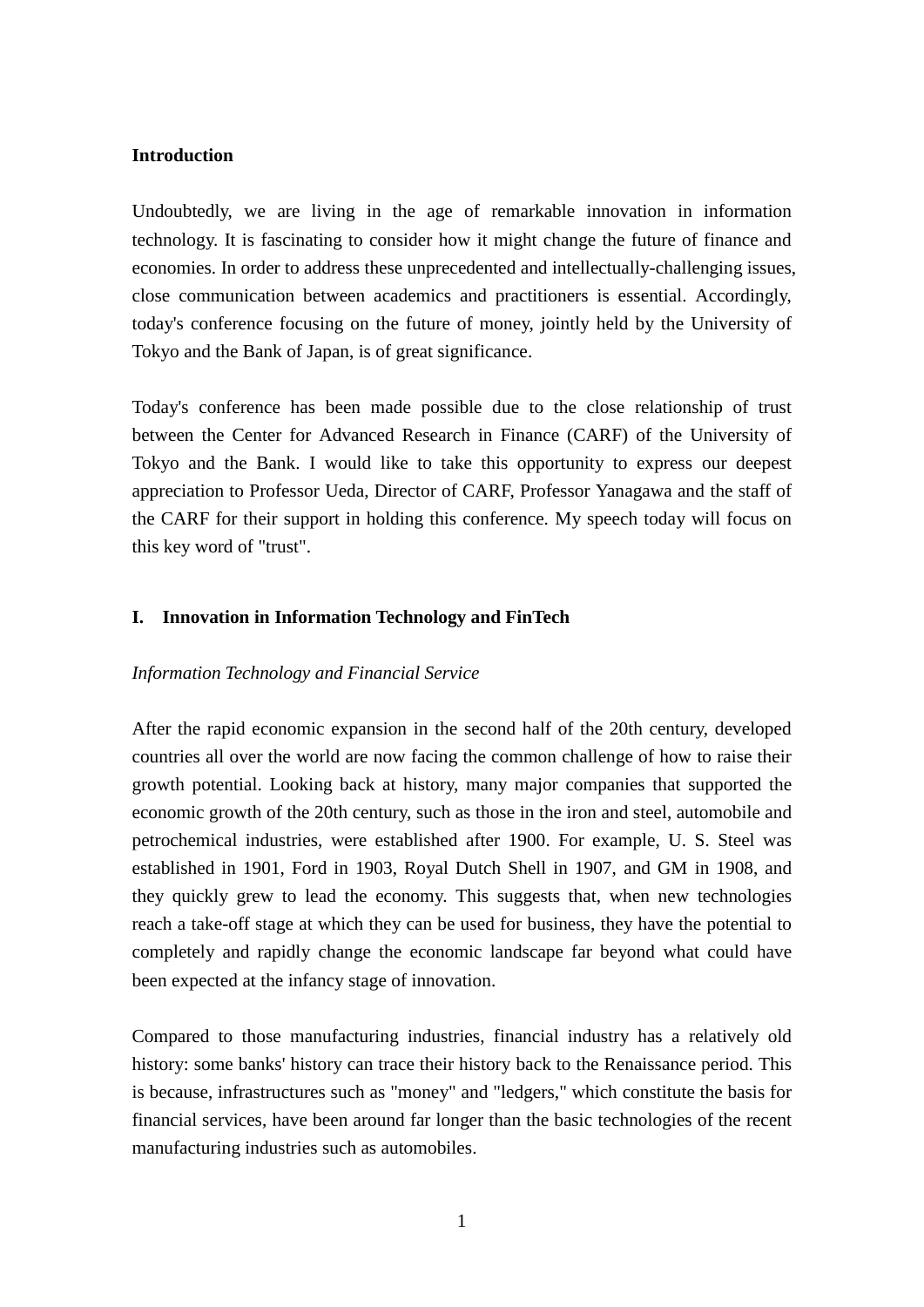Nonetheless, many people now expect that rapid innovation in information technology will have a substantial impact particularly on financial services. In my view, there are two reasons behind such possible linkages between recent information technology and financial services.

First, the financial service industry can be regarded as "information industry," since financial services such as payment and settlement, investment decisions and risk management are based on wide-ranging information processing.

Second, some of recent inventions in information technology such as blockchain and distributed ledger technology (DLT) have the potential to significantly affect "money" and "ledgers," which are the basic infrastructure for financial activities. Such possible impacts of information technology on money and ledgers raise many interesting issues from the perspective of economic theory, as illustrated by the theme of today's conference.

# *Technological Backgrounds of FinTech*

Next, I would like to focus on the context of technological innovations behind "FinTech." In my view, these innovations can be categorized into three types.

The first category includes "blockchain" and DLT, which were invented in 2008 with the concept of "bitcoin."

In the second category, there are artificial intelligence, or AI, and big data analytics, which are evolving in line with dramatic increases in computing power.

The third type of technological innovation includes the cellphone and smartphone, which have become new means of accessing financial services. Indeed, the appearance of "iPhone" in 2007 triggered new wave of devices for accessing various financial services and influenced business models of the financial industry.

These technologies differ in terms of the degree of application to business. Although blockchain and DLT, which were born in 2008, are attracting attention as a flagship technology in FinTech, most of the efforts toward putting the technology into practice are still at the experimental stage. In contrast, many firms are now competing with each other to provide financial services through smartphones and apps.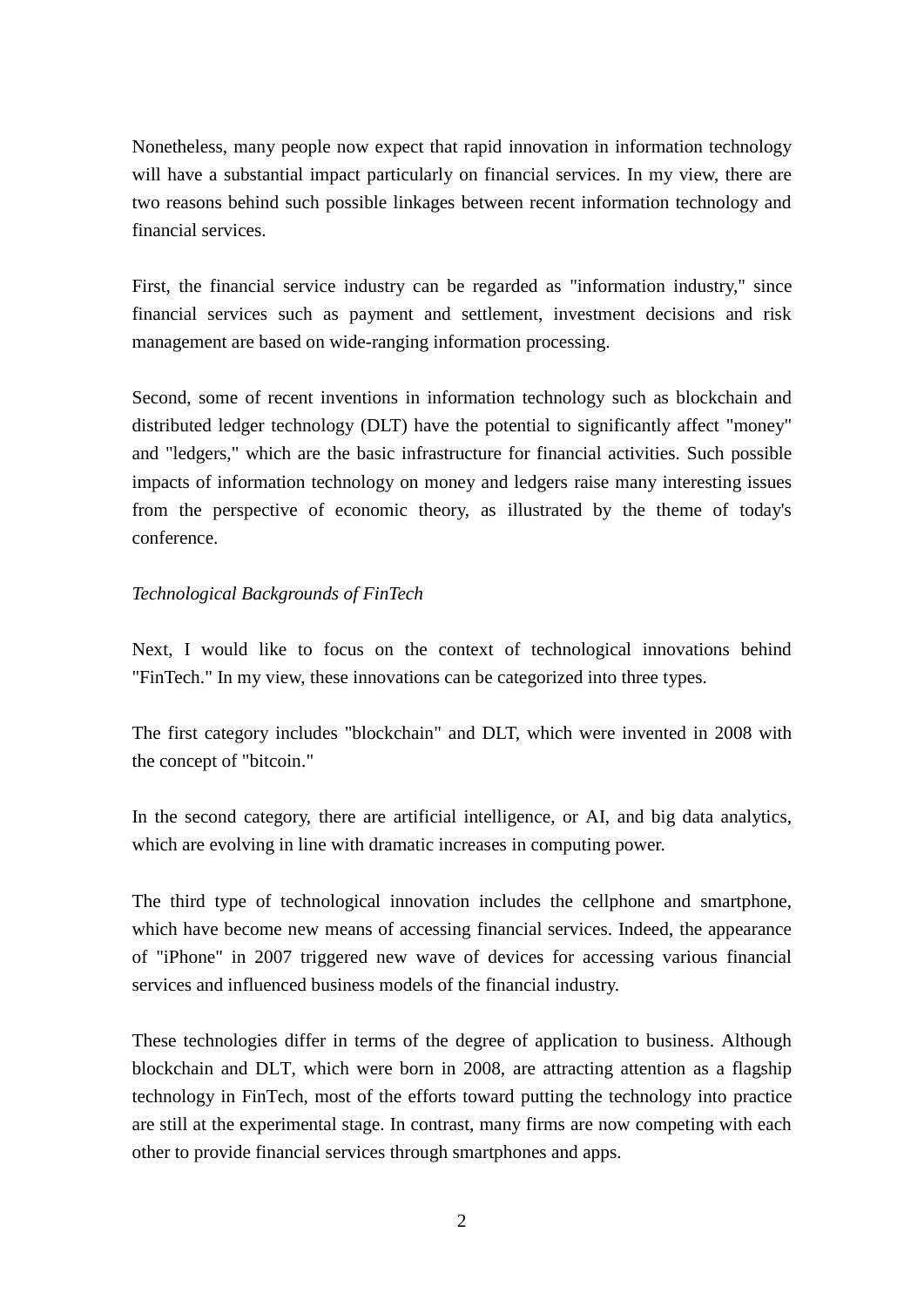## **II. Impacts of FinTech on Financial Services**

Next, I would like to focus on the possible impacts of FinTech on financial services.

## *Unbundling and Restructuring of Financial Services*

First of all, FinTech would have the potential to "unbundle" and "restructure" the existing financial services.

Most commercial banks take deposits, and engage in both processing payments and making loans. The consequent "fractional-reserve" banking accompanied by "maturity transformation" can be a cause of bank-runs, which sometimes triggered crises in the past. This is why central banks serve as a "lender of last resort (LoLR)" mainly for banks in order to prevent financial crises.

On the contrary, non-bank FinTech companies do not take deposits. Some of them focus solely on payment services, while others provide fund intermediation services such as P2P lending without using their own balance sheets. Moreover, many FinTech companies are trying to realize "economies of scope" through combining financial services with other activities related to e-commerce, sharing-economy businesses and big data analytics in order to deliver new added-value.

### *"Globalizing" Financial Services*

Moreover, FinTech has the potential to "globalize" basic financial services through enhancing "financial inclusion." Not only in advanced economies but also in developing and emerging economies where financial services are not yet widespread, cellphones and smartphones are now spreading rapidly, and FinTech has opened up the possibility of providing basic financial services through these new instruments.

## *"Personalizing" Financial Services*

Furthermore, FinTech may facilitate "personalized" financial services. Cellphones and smartphones have characteristics of "personalized" tools, and FinTech now makes it possible to analyze individual customers by utilizing big data. By combining such new tools with analytics methodology, FinTech may make it easier for the industry to provide more customized services.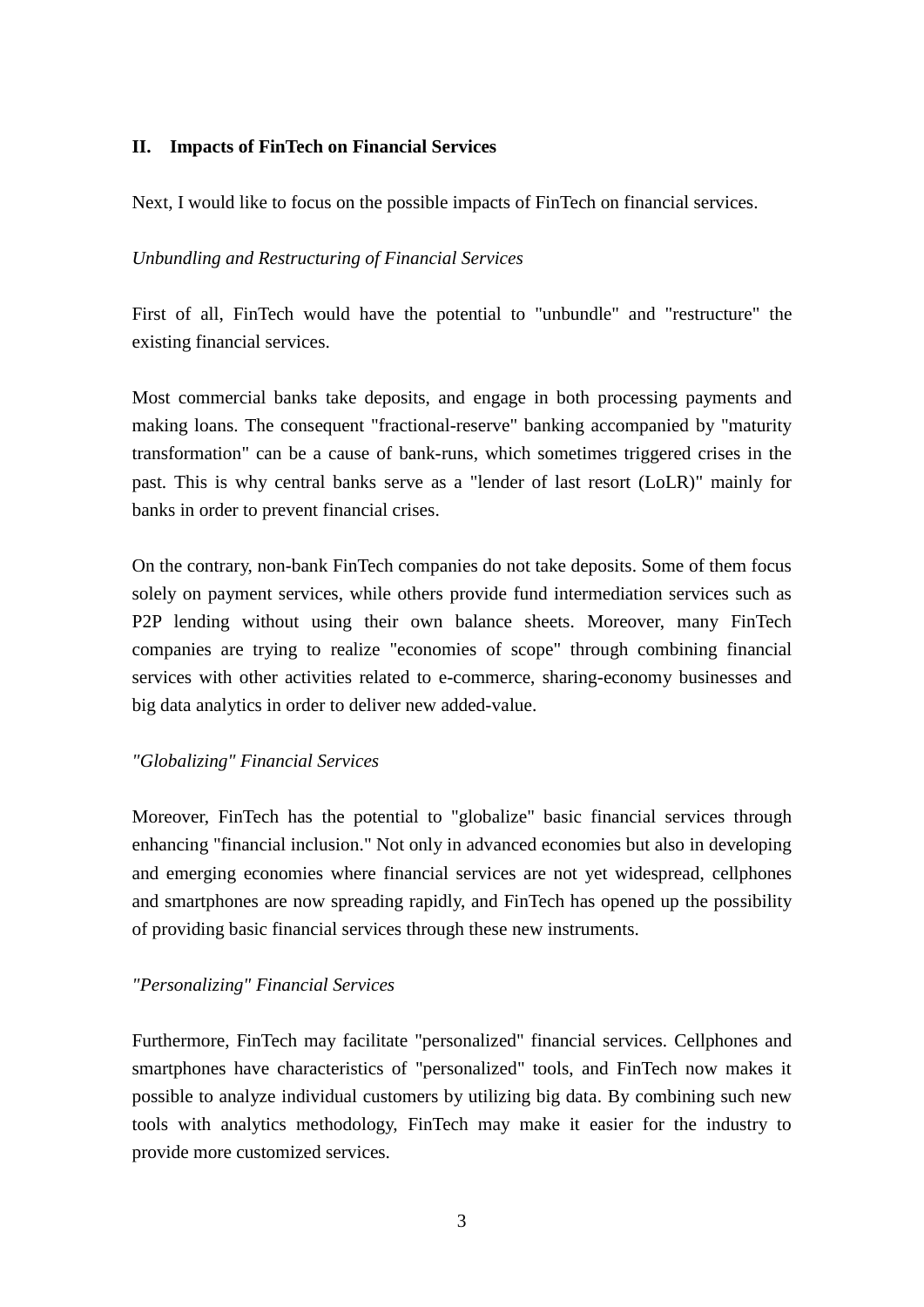Also, new technologies of FinTech can be used to explore the frontiers of financial services through "dynamic" customization. For example, buying insurance policy can impair the policyholders' incentives to be sufficiently cautious, and such "moral hazard" is an inherent problem of insurance. In this regards, blockchain technology is expected to enable "smart contracts" for various purposes, such as continuously adjusting automobile insurance fees in accordance with driving behavior of each policyholder. As this case illustrates, smart contracts might have the potential to overcome "moral hazard" by leveraging new information technology.

### *"Virtualizing" Financial Services*

In accordance with the development of information technology, hard infrastructure such as brick & mortar branches and ATM machines may not be prerequisites for providing financial services. In this regard, I have found similar characteristics between such changes in business models and the recent "Pokémon GO" boom. Game companies used to focus on popularizing the necessary hardware such as DS, X-BOX and PlayStation before releasing game software. In contrast, "Pokémon GO" suddenly became popular worldwide because people can start playing it simply by downloading the app to their own smartphones.

It is technically possible to imagine a "virtual bank," which owns no tangible infrastructure and instead uses the internet, smartphones, cloud computing, AI, and DLT to provide access to financial services, to make investment decisions and to manage risks.

#### *New Issues*

Although FinTech has many upsides, it brings new issues regarding payment, settlement and financial stability.

First of all, we need to consider whether and how FinTech will change the structure of settlement and other financial services. At the Pittsburgh Summit in 2009, the G20 leaders agreed that all standardized OTC derivatives contracts should be cleared through central counterparties (CCPs). With the introduction of new technologies such as DLT, how might these new "decentralization-oriented" technologies affect the "tiered" settlement structure with centralized bookkeepers?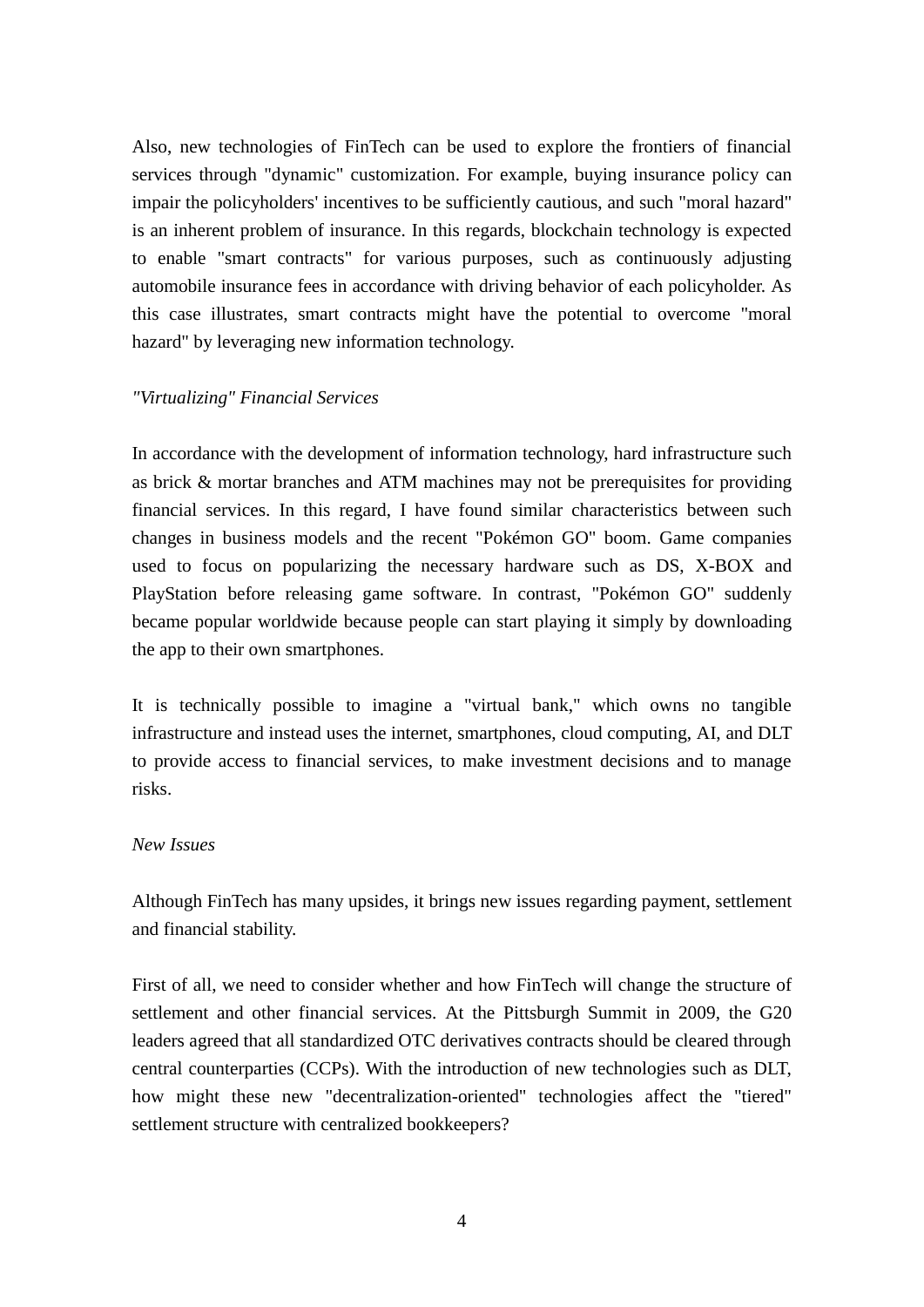Also, regulatory and supervisory authorities obtain much information through the balance sheets of financial institutions, and many regulatory frameworks such as capital requirement, leverage ratio and liquidity standards impose constraints on these balance sheets in order to achieve and maintain financial stability. In the case of nonbank P2P lending firms, it is difficult to obtain sufficient information regarding financial intermediation from their balance sheets. Moreover, imposing constraints on these balance sheets may not be very effective for influencing their P2P lending activities. Accordingly, financial authorities need to consider how they can obtain the necessary information for maintaining financial stability.

Ironically, innovation in information technology has simultaneously brought about various new tactics for cyber threats. In addition, financial networks are becoming increasingly accessible through open gateways such as the internet and smartphones. This makes it more and more important to take appropriate measures against cyber threats in order to ensure the stability of the payment, settlement and financial systems.

## **III. Economic Implications of FinTech**

Next, I would like to examine the possible impacts of FinTech on the economy.

Obviously, finance is a great creation by humans. By using very sophisticated information processing systems bundled as finance, human beings can continuously allocate a finite resource to productive areas with potential. This, in turn, has served as a dynamic driving force for humans' building of economic society. Therefore, if innovation in information technology and FinTech enhance the efficiency of finance, it will and should eventually contribute to economic development.

"Financial inclusion" stimulated by FinTech clearly illustrates the positive feedback between finance and the economy. If people in developing countries gain new access to financial services through FinTech, they will gain opportunities to expand business such as e-commerce and e-learning, which are currently hampered by constrained access to payment services. In this manner, FinTech is expected to contribute to economic development.

However, in developed countries where basic financial services are already widespread, it would not be easy to quantitatively assess the impacts of FinTech on the economy through existing economic statistics.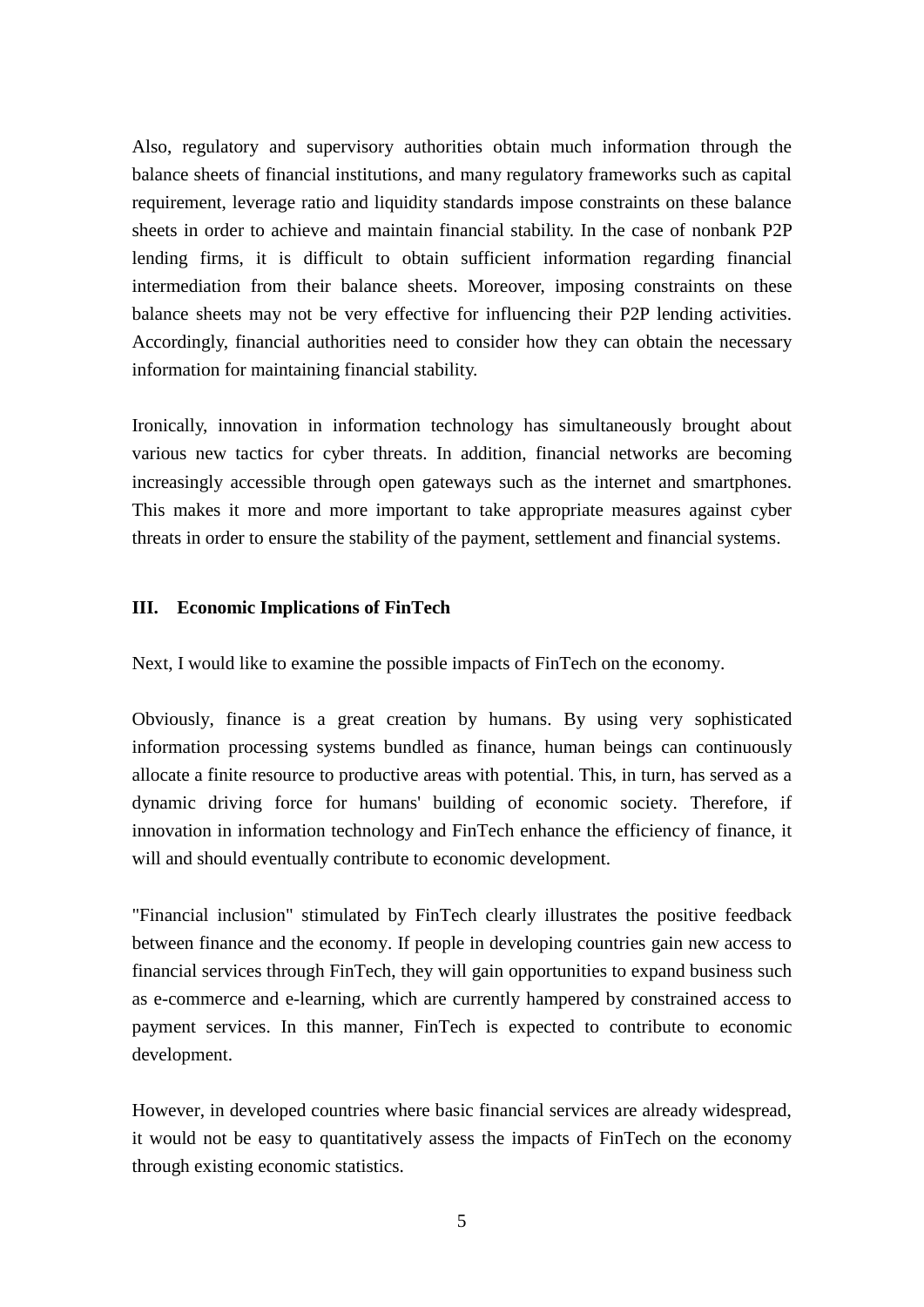For instance, if banks, while reducing the cost of maintaining their bricks & mortar branches, improve services through free apps downloaded to each customer's smartphone, it would not be very certain how existing economic statistics reflect the economic impacts (i.e., the decrease in fixed investments and the improvement of free apps). Also, if FinTech stimulates the development of sharing-economy businesses, how to reflect the consequent increases in utilization rates of various idle assets, such as unused rooms in individual houses and parked cars in front yards, in economic statistics will be another interesting issue. These examples give rise to the challenging issue of how economic statistics can grasp the increases in economic welfare caused by innovations in information technology.

Moreover, if FinTech stimulates economic transactions through the internet and smartphones as well as business applications of DLT, it might become increasingly difficult to identify the physical "location" where transactions take place and the relevant ledgers are kept. This could lead to a variety of issues including those related to regulation and taxation.

#### **IV. Central Banking and FinTech**

As stated in the theme of today's conference, FinTech encourages us to think about the future of money and central banking.

### *"Information" and "Trust"*

Most central banks were born after the establishment of modern nation-states and have been serving as the single issuer of sovereign currency as their liabilities. These historical facts illustrate that central banks inherently have characteristics as "centralized bookkeepers." In view of such "centralized" attributes of central banks, people are interested in the issue of how the new "decentralization-oriented" technologies such as blockchain and DLT will influence the future of currency and central banking. Such interest is linked to the specific question of: what happens if virtual currencies such as bitcoin reach a significant circulation?

Indeed, if virtual currencies such as bitcoin are to be widely used to purchase goods and services directly, there should of course be influences on monetary policy. At present, however, the consensus view in various international forums is that virtual currencies are unlikely to overwhelm sovereign currencies. This issue is deeply related to "trust,"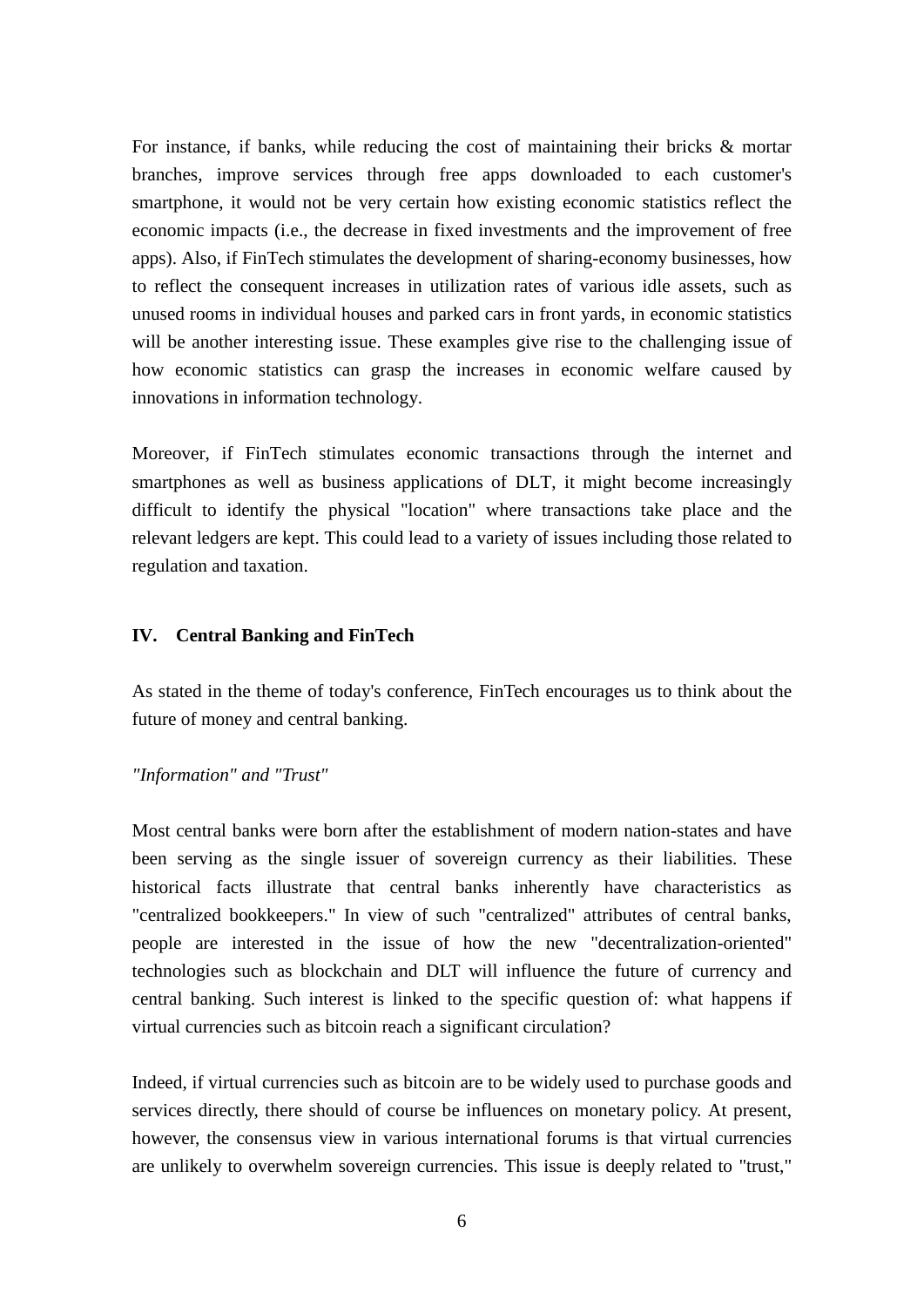which is indispensable to all financial activities.

Needless to say, finance is an activity of creating added value through making links among multiple entities such as "payer" and "payee" or "lender" and "borrower." Those financial activities always have to be supported by "trust" among such entities.

In order for any asset to be used and accepted as currency, it must have sufficient "trust" among a wide range of users. In this respect, "bitcoin" attempts to create a "chain of trust" from scratch, but this requires substantial costs for the electric power needed to verify transactions called "mining" and to manage encryption keys. Therefore, if we already have an entity with sufficient trust, it is rational and efficient to make that entity issue the currency as the single issuer as its liabilities. Because of this economic rationality, in most countries today central banks issue sovereign currencies in a centralized manner, even though they are newcomers in the history of finance.

# *Co-existence of "Centralized" and "Decentralized" Frameworks*

Although the information processing capacity of humans is limited, "trust" dramatically enhances the efficiency of information processing. If we cannot trust others, we must always carry hundreds of keys with us and manage them. This would make life very difficult!

Finance has supported economic society by enabling advanced information processing through making effective use of "trust," such as trust in payment instruments and trust in information managed through ledgers. If such "trust" in financial activities is lost, the efficiency of information processing will be severely damaged, causing huge turmoil in financial markets and the economy. Also, if it is necessary to pay huge costs to maintain trust such as by keeping all the ledgers closely and continuously monitored by all the relevant entities in order to ensure they are not altered, then economic and financial activities would be substantially hindered.

In a similar vein, if people have to worry about possible fluctuations of the value of the payment instruments received as settlement of past transactions, it becomes difficult for them to allocate their limited resources to forward-looking activities. In this respect, central banks are legally and institutionally destined to maintain the stability of the value of the currency, and by using the central bank currency people can save their limited resources from being ineffectively spent.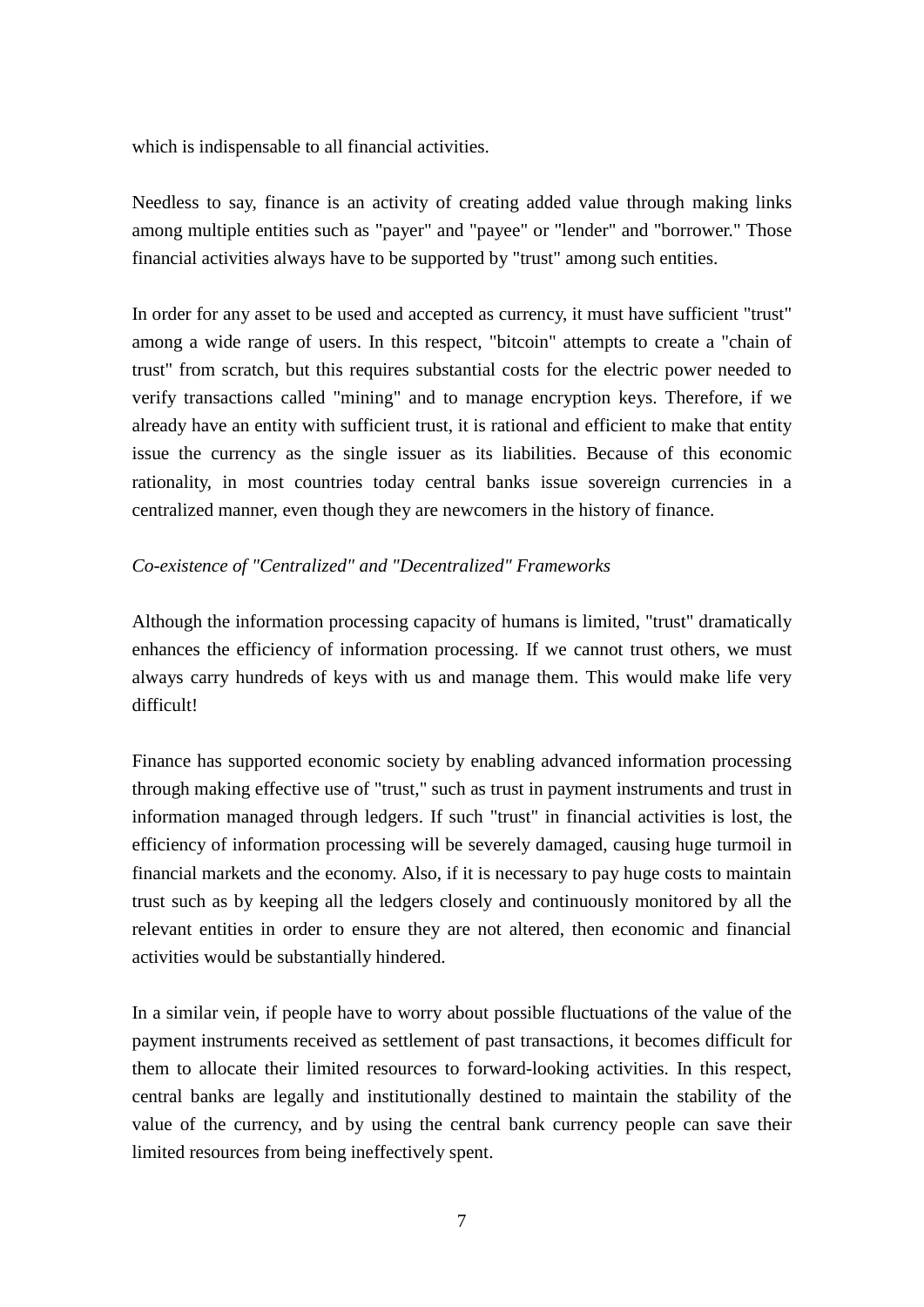Also, in the practice of bitcoin transactions, encryption keys have sometimes been entrusted to a third party in a centralized manner, but there have been some incidents such as the failure of Mt. Gox in 2014. In this case, people tried to avoid the cost of managing keys accompanying decentralized-type information processing by entrusting their keys to a third party, Mt. Gox. But their trust was destroyed by the misconduct of the third party. In this regard, the problem of the Mt. Gox case did not stem from DLT itself but was similar to classic cases of misconduct in the financial industry. As this case illustrates, decentralization-oriented technologies will not eliminate centralized frameworks due to the limited information-processing capacity of financial service users. Furthermore, this incident clearly showed that maintaining "trust" is critically important in any financial services, regardless of the types of applied technologies.

I believe that it is entirely possible and desirable to realize the co-existence of "trusted centralized systems" and "decentralized systems," used as and when necessary. We need to make a great effort to design the optimum framework for economic society through utilizing the available technologies. These frameworks should take into consideration the various incentives of economic entities to ensure people's "trust," which is indispensable to financial activities.

### *Information Technology and Central Banking*

The central bank is the only entity that can provide "central bank money" without constraints. Central bank money has "finality" in the sense that people no longer have to worry about "payment unwinding" or "the issuer's credit risk." Formerly, the central bank provided central bank money solely through paper-based and printing-related technologies such as banknotes and paper-based ledgers. With the development of the economy, the central bank has adopted newer technologies, improved its own infrastructure and continuously provided advanced infrastructure such as electronic-based wholesale RTGS systems. If the central bank had rejected digital technologies and only provided banknotes as payment instruments with finality, then economic development would have been substantially constrained.

As this fact illustrates, the central bank must appropriately adopt available technologies so as to provide the optimal core infrastructure for economic society. That means the central bank itself must keep abreast of technological innovation.

Banknotes are payment instruments with finality and can be used at any time, by any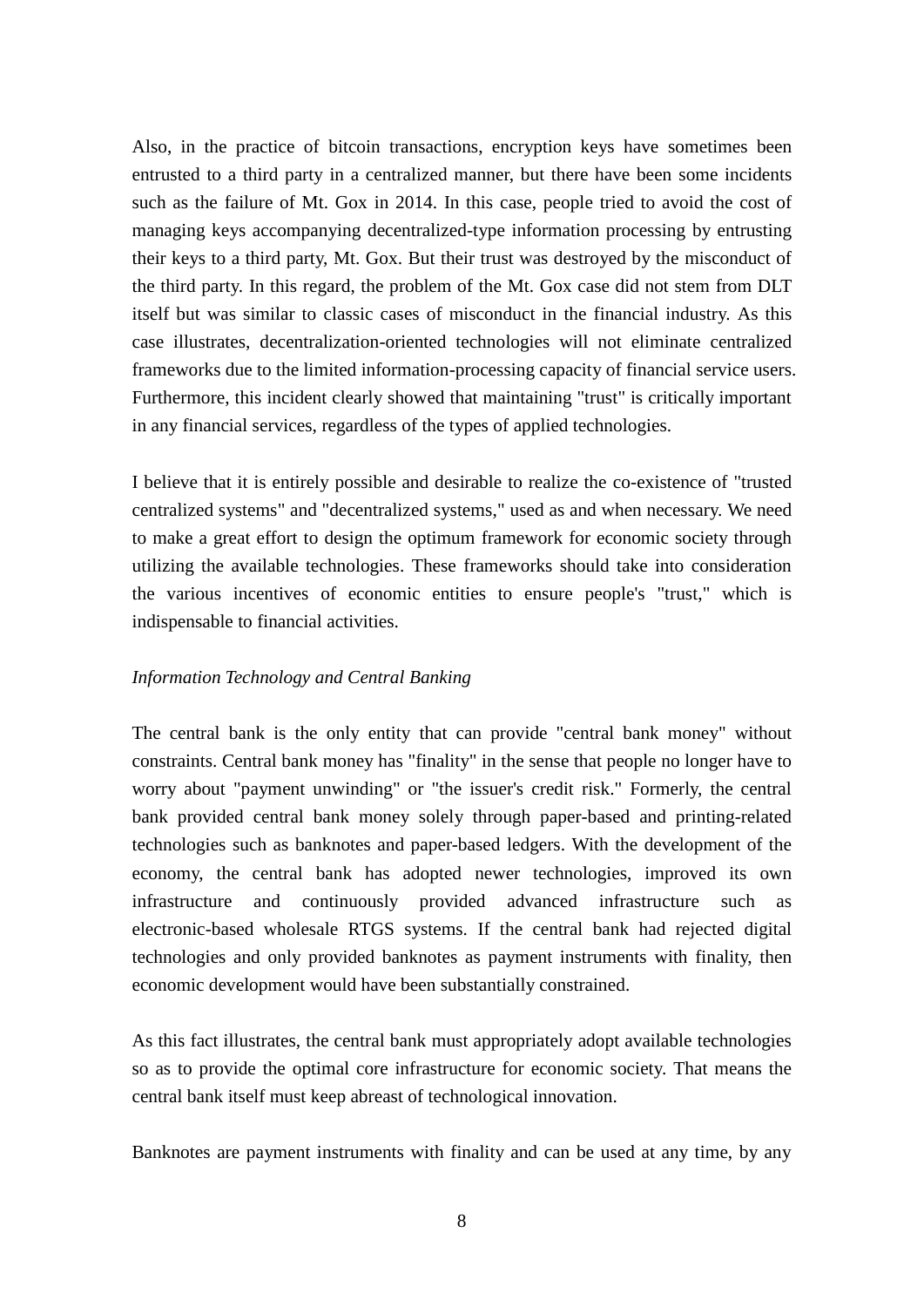one, and in this regard some have recently argued that the central bank should issue its own digital currency as a substitute for banknotes. Their argument for central bank digital currency seems to be based on the increased awareness of the costs of processing and storing paper-based banknotes, and they ask the central bank to adopt the newest information technology in order to satisfy the needs of the economy. I guess that this issue will be one of the topics discussed in today's conference.

The Bank of Japan has no specific plan at present to issue digital currencies as a substitute for banknotes. Nonetheless, the Bank will make utmost efforts to deeply understand new technologies including blockchain and DLT. The Bank will also continue to conduct various research and analyses of these new technologies, while seeking the possibility of improving its own infrastructure through applying them in future.

The issue of central bank digital currency raises diverse topics that are attracting attention from academics. For example, to whom should the central bank provide its account, as technological innovation changes the financial structure and the list of financial service providers? To what extent should the central bank provide "finality" to economic society? How should the information linked to payment transactions be handled? The Bank, in close cooperation with academics, will make its best effort to deepen its understanding of such issues.

### **Conclusion**

Looking back at the history of human beings, technological progress has fundamentally helped to increase people's welfare and develop the economy, though it has sometimes been accompanied by negative aspects such as the use of technologies in wars and environmental pollution.

Thus, policymakers should strive to maximize the benefits of technological progress while minimizing its negative aspects. Since recent innovations in information technology have the potential to cause impacts particularly on financial services, how to deal with recent financial innovation symbolized by the word "FinTech" will be the key to designing the economic landscape in the 21st century.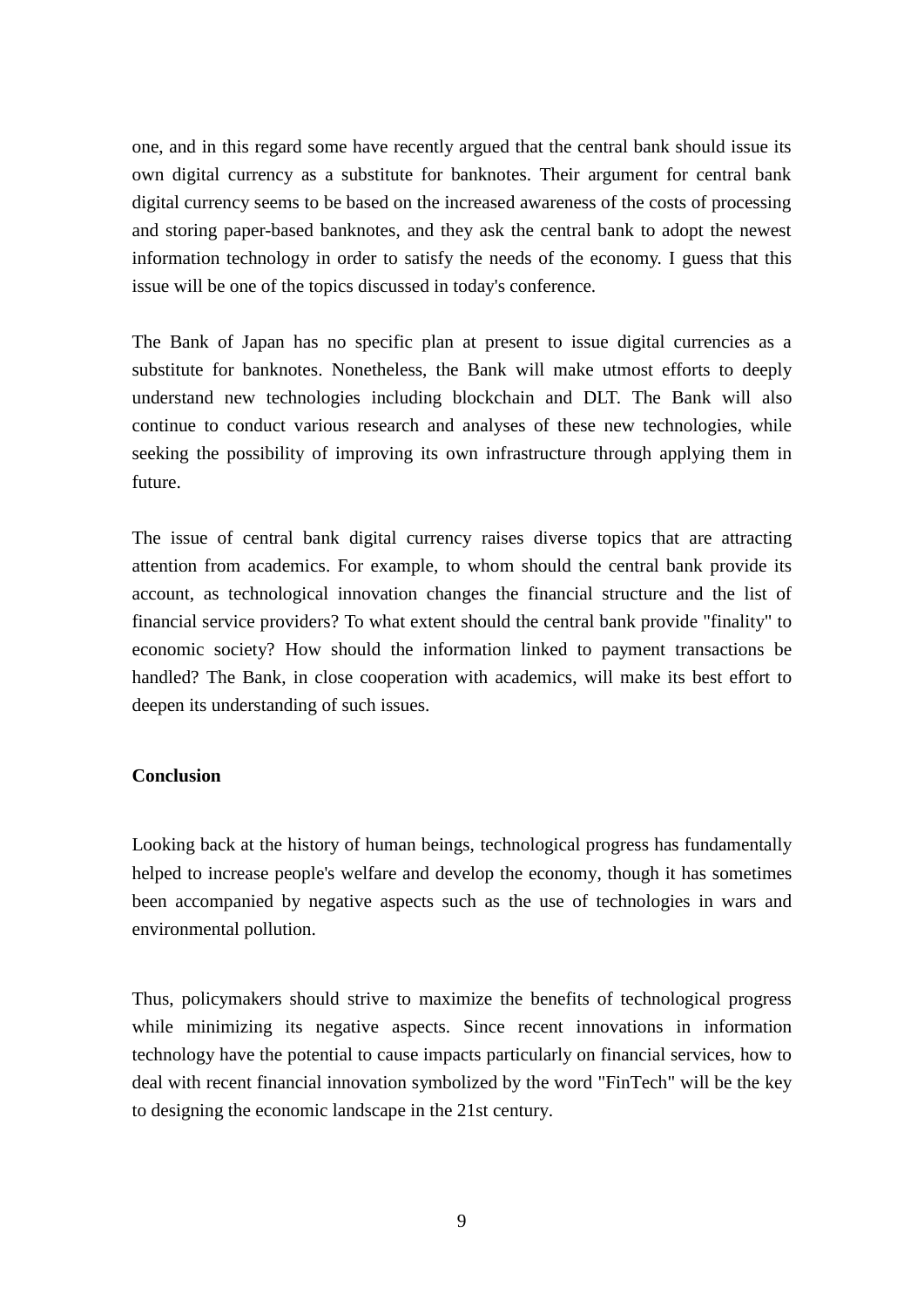In dealing with financial innovation and FinTech, there are many new and challenging issues. In order to overcome those issues, we need to cooperate with a wide-range of entities, including private businesses and academics in particular.

Today's conference, co-hosted by CARF of the University of Tokyo and the Bank, clearly illustrates that new information technology is raising many issues for economic theories and central bank practices. I firmly believe that this conference provides an important opportunity for academics, practitioners and central bankers to tackle the new challenges.

I sincerely hope that today's conference will be a fruitful opportunity for all of you.

Thank you for your attention.